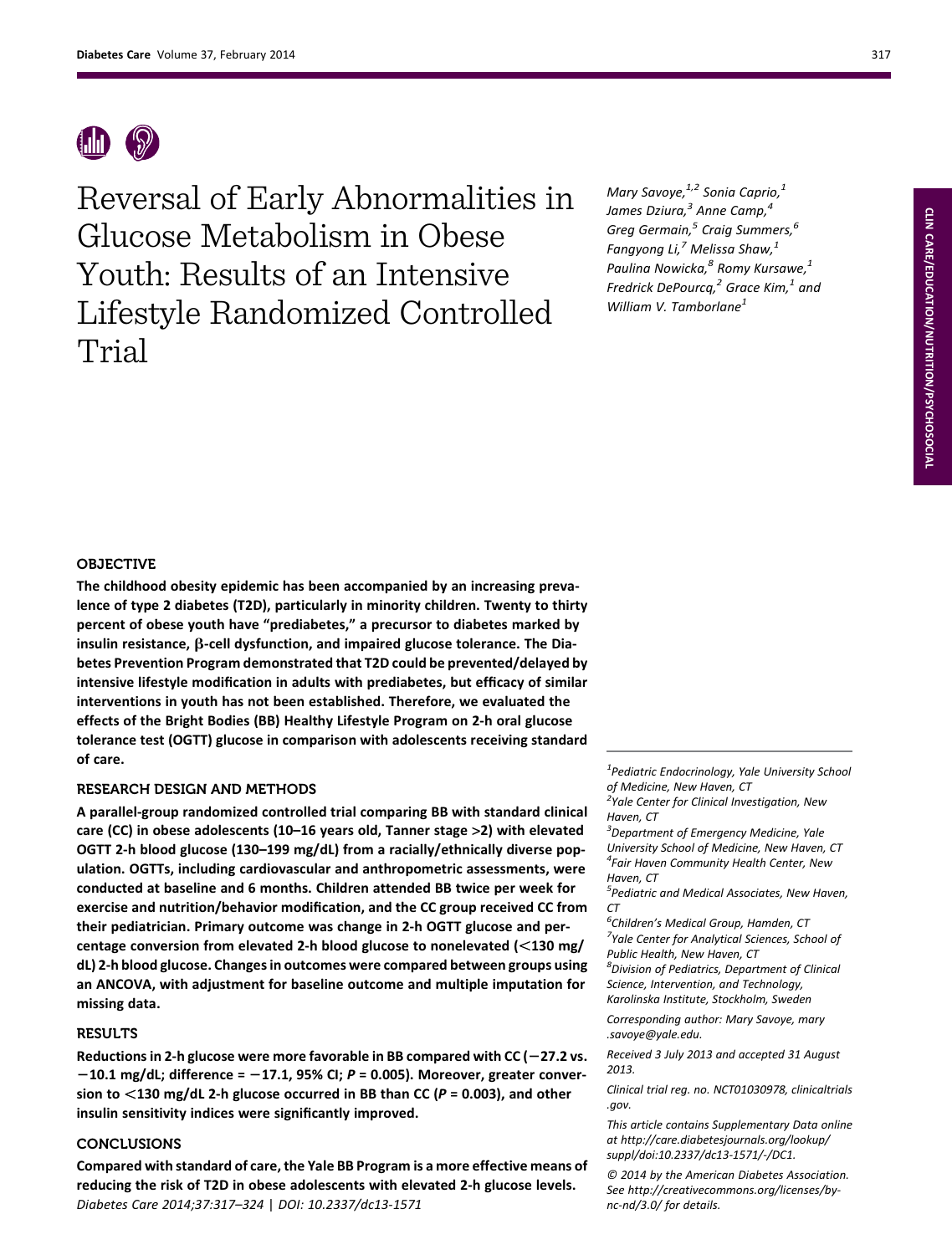The epidemic of childhood obesity has been accompanied by an increasing prevalence of type 2 diabetes (T2D), particularly among African American and Hispanic children (1). Prior to the development of T2D, obese children pass through a period of impaired glucose tolerance (IGT) due to severe insulin resistance and early  $\beta$ -cell dysfunction (2). Previous studies indicate that 20–30% of obese youth have IGT (3–5) and that progression from IGT to T2D may be more rapid in children than adults, due to continued excessive weight gain (6). Although IGT has been defined as a 2-h glucose of 140–199 mg/dL during an oral glucose tolerance test (OGTT), obese adolescents with 2-h plasma glucose 120–139 mg/dL already manifest defects in insulin secretion and action that are indistinguishable from those seen in adolescents with a 2-h glucose  $\geq$ 140 mg/dL (7,8). Follow-up of these adolescents indicates that impaired b-cell function relative to insulin sensitivity is a strong predictor of progression from normal glucose tolerance to IGT (9). The Diabetes Prevention Program demonstrated that T2D could be prevented or delayed by an intensive lifestyle program in adults with prediabetes, but the efficacy of similar interventions in reversing early abnormalities in glucose tolerance in youth with prediabetes has not been established (10).

Yale's Bright Bodies (BB) Program is a family-based, lifestyle intervention tailored for inner-city minority children and their families. In a randomized trial involving a large, ethnically diverse population of obese children, the BB Program was remarkably successful in limiting weight gain and improving body composition, insulin sensitivity, and lipids compared with a control group who received conventional dietary counseling (11). In a 2-year follow-up with no intervention after 12 months, treatment effects were sustained (12). Moreover, results of OGTTs in a small subset of subjects in the trial suggested that the program also improved oral glucose tolerance (13). These studies prompted us to develop a new randomized trial whose primary aim was to compare the effects of the BB

Program and standard clinical care (CC) on glucose tolerance in obese adolescents with elevated 2-h plasma glucose levels.

# RESEARCH DESIGN AND METHODS Participants

Participants were recruited for the study from the Yale Pediatric Obesity Clinic as part of a community-wide program to increase screening for IGT in obese children and adolescents being cared for in community general pediatric practices in the New Haven, CT, area. Youth who were found to have prediabetes on OGTT were referred to the Yale Pediatric Obesity Clinic for further evaluation and then to the Yale Center for Clinical Investigation's research unit for possible enrollment in this study. Eligibility criteria were an age of 10–16 years, 2-h OGTT plasma glucose between 130 and 199 mg/dL, BMI >95th percentile, and Tanner stage  $\geq$ 2. Exclusion criteria were diabetes or other serious medical condition that would preclude participation in the program. Individuals taking medications that affect weight, insulin sensitivity, or glucose metabolism were also excluded. Individuals involved in another lifestyle program or plans of moving within 6 months were not eligible. Participants' race and ethnicity were based on parents' self-report. The Yale Human Investigation Committee approved the study, and written informed assent and consent were obtained from participants and parents.

## Study Design

This was a parallel-group, randomized trial comparing effects of the BB Program with standard CC. Eligible participants were randomly assigned (1:1) to the two treatment groups using an electronic randomization program with permuted blocks. Randomization sequence was maintained by the study statistician to assure concealment.

## Treatment Groups

## BB Program

Participants in this group attended the program twice per week for 6 months, offered in the evening at two separate locations (one Spanish-speaking with bilingual instructors). As previously described (11,12), the program consisted of two 50-min exercise

sessions per week, one weekly weigh-in, and a 40-min nutrition/behavior modification class. Participants were encouraged to exercise 3 additional days per week and record the duration and type of exercise. The primary motivational tool was a BB "buck" (i.e., raffle ticket) with a monthly drawing for a gift card. A participant earned a weekly raffle ticket if their weight stayed the same or they lost weight and, in some cases, for returning their weekly exercise log.

The nutrition component used a nondiet, healthy food-choice approach that emphasized low-fat foods of moderate portions. As in our previous studies, the dietitian who directed the classes used the Smart Moves Workbook, offered in English and Spanish, for a consistent curriculum (11–14). Topics included "Determining Portion Sizes," "Better Food Choices: A Non-Diet Approach," "Making Sense of a Food Label," and "Bag It!-The Pros to Bringing Lunch to School."

The behavior modification component, primarily facilitated by the dietitian, used techniques such as self-awareness, goal setting, stimulus control, coping skills training, cognitive behavior strategies, and contingency management. Sample behavior modification topics of the Smart Moves Workbook included "Risky Business: Identifying High-Risk Situations," "Mirror, Mirror on the Wall," "Bullies, Teasers, and Other Annoying People," and "Oops, I Slipped—Understanding a Relapse." While children received behavior modification instruction, parents/caregivers attended their own support class in which elements of solution-focused brief therapy were used by a psychologist or dietitian. Solution-focused brief therapy tools included strength cards (picture cards that indicate positive personal characteristics) to help the parent identify their own and their child's constructive characteristics.

The exercise component was facilitated by an exercise physiologist or physical therapist. Each 50-min session consisted of a warm-up, high-intensity, and cooldown period. High-intensity exercises consisted of typical children's games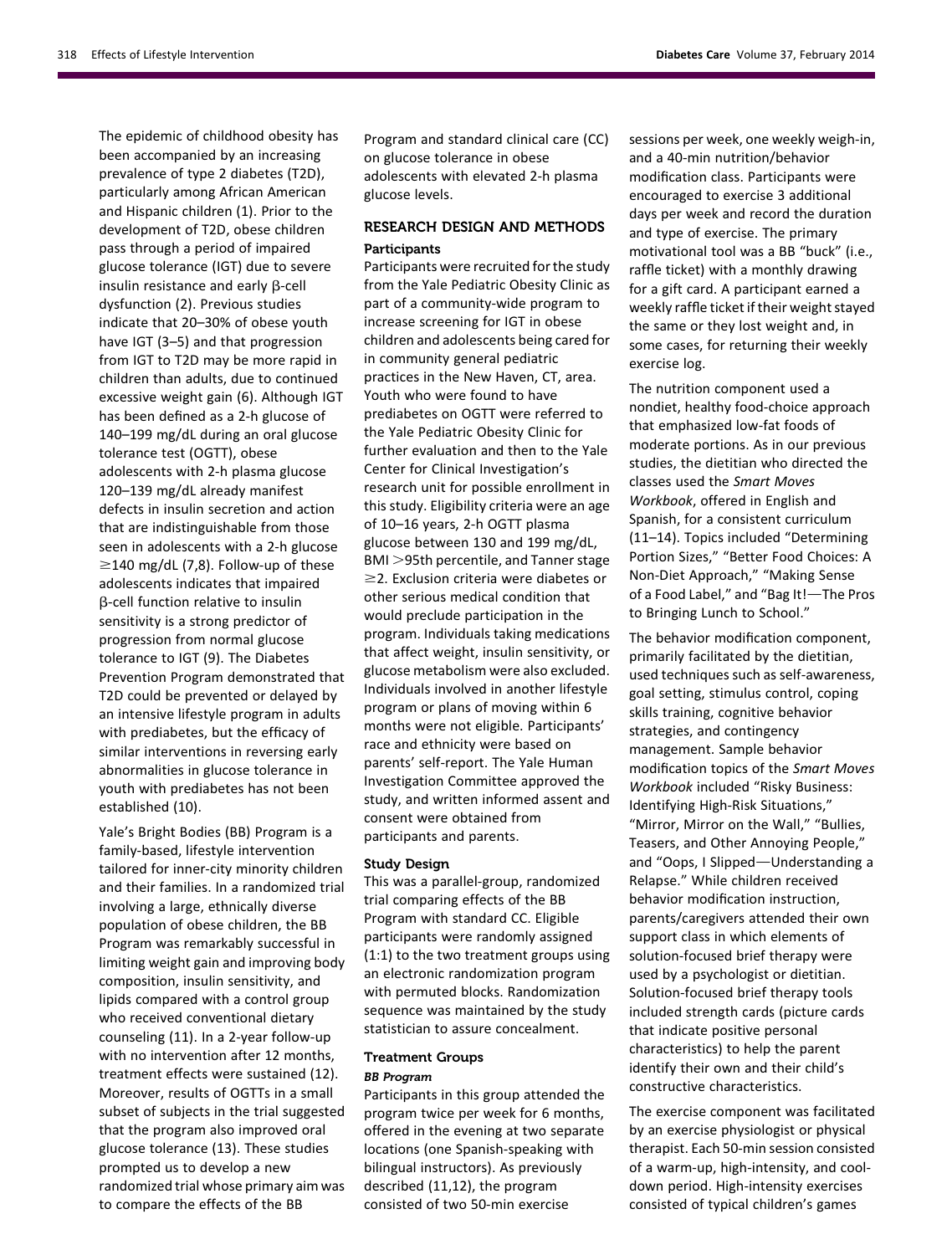[care.diabetesjournals.org](http://care.diabetesjournals.org) Savoye and Associates 319

that were modified to increase heart rate. Once per month there were special exercise activities such as martial arts, dance-off contests, Zumba, and the use of Just Dance (Ubisoft Entertainment, Brittany, France).

## Standard CC

Participants randomized to CC were given diet and exercise instruction by the Obesity Clinic's bilingual dietitian, including standardized topics such as discontinuing juice/soda intake, bringing low-fat lunches to school, and decreasing portion sizes. Sedentary activities were discouraged, and activities the child enjoyed were encouraged. Each subject was given an instructional handout and a goal sheet in English or Spanish, which was mailed to the participant's clinician.

CC group participants were followed by their usual clinician for standard care every 2–3 months during the study. To provide consistent education across sites, the study dietitian trained all clinicians and supplied the clinic with educational materials.

## Outcome Measures

Outcome measures for both groups were obtained at baseline and 6 months at the Yale Center for Clinical Investigation research unit.

## **OGTT**

Subjects were instructed to consume a  $\geq$ 250-g carbohydrate diet and refrain from strenuous activity the day before the OGTT. The OGTT was performed in the morning following an overnight 10-h fast. An intravenous catheter was inserted into an arm vein for blood sampling, and participants rested for 15 min before two baseline, prechallenge samples were obtained for measurement of plasma glucose, insulin, lipids, alanine aminotransferase (ALT), and hemoglobin A1c (HbA<sub>1c</sub>). Flavored glucose (Orangedex; Custom Laboratories, Baltimore, MD) in a dose of 1.75 g/kg body weight (maximum 75 g) was then given orally, and blood samples were obtained for the measurement of glucose and insulin every 30 min for 2 h. Plasma glucose levels were measured with a chemistry analyzer (YSI 2700 STAT Analyzer, Yellow Springs Instruments, Yellow Springs, OH), and plasma insulin levels were measured by radioimmunoassay (Linco

Laboratories, St Charles, MO). Coefficients of variation for fasting and 2-h glucose have been demonstrated to be 6.9 and 12.7%, respectively (15,16).

## Anthropometrics and Blood Pressure

Weight was measured (participant in socks, no shoes, light gown) to the nearest 0.1 kg using a medical weight scale (CN20, Detecto, Division of Cardinal Scale Manufacturing Co, Webb City, MO). Harpenden stadiometer (Cambridge, MD), calibrated in 0.2-cm intervals, determined height. BMI was calculated as weight in kilograms divided by height in meters squared. BMI z scores were based on the Centers for Disease Control and Prevention growth charts (17). Percentage of body fat was determined by a body fat analyzer (TBF 300, Tanita, Arlington Heights, IL), which has a high correlation with dual-energy X-ray absorptiometry in children (18). Blood pressure was measured automatically with a sphygmomanometer (Model 01–752, American Diagnostics, Hauppauge, NY) twice after participants sat for 10 min and then averaged for analysis.

The study nurse who obtained the anthropometric and blood pressure data was blinded to the participant's treatment group.

## Indices of Insulin Sensitivity and Secretion

Homeostasis model assessment of insulin resistance (HOMA-IR) was calculated from fasting glucose, and insulin described by Matthews et al. (19). The whole-body insulin sensitivity index (WBISI) (20) was derived from glucose and insulin levels from the OGTT. The index is calculated as follows: index  $(DI<sub>O</sub>)$  was calculated as the product of WBISI and IGI obtained during the OGTT (22,23).  $HbA_{1c}$  was measured by the DCA Vantage Analyzer (Siemens Healthcare Diagnostics, Tarrytown, NY).

### Other Outcomes

Plasma total cholesterol, HDL, LDL, and triglyceride levels were measured with an autoanalyzer (Model 747–200, Roche-Hitachi, Indianapolis, IN). ALT was measured with an ACE Autoanalyzer (Alfa Wassarmann Incorporated).

## Statistical Analysis

Sample size estimates were based on detecting a difference in the primary outcome, 6-month change in 2-h plasma glucose. In our previous trial, we observed 12-month reductions in 2-h glucose of  $-5.5$  (SD = 6.0) mg/dL in the BB group and increases of 9.1 (5.8) mg/ dL in the control group, a difference of 14.6 mg/dL (13). Group sizes of 36 would provide 80% power to detect differences of 30% of this observed effect size (i.e., 4.4 mg/dL) at a twosided 0.05 significance level, allowing for a 15% loss to follow-up. Baseline characteristics were compared with independent samples t tests and  $\chi^2$ analysis for continuous and categorical variables, respectively. The primary analysis was conducted based on the intent-to-treat principle, with participants analyzed in their original randomized group. Changes in outcomes were compared between groups using ANCOVA with adjustment for the baseline outcome and body weight. Analyses were also adjusted for

WBISI=  $\frac{10,000}{\sqrt{(\text{fasting glucose} \times \text{fasting insulin}) \ (\text{mean glucose} \times \text{mean insulin})}}$ 

This index correlates with M values derived from the hyperinsulinemic– euglycemic clamp in obese children (21). Insulinogenic index (IGI) was calculated as the ratio of the increment in plasma insulin level to that in plasma glucose level during the first 30 min after ingestion of glucose. Oral disposition

baseline factors associated with dropout ( $HbA_{1c}$ , HOMA-IR, AST, and disposition index [DI]). For positively skewed variables, log transformations were used prior to analysis. Least squares means and 95% CIs were estimated for changes in outcomes. The sex by treatment group interaction was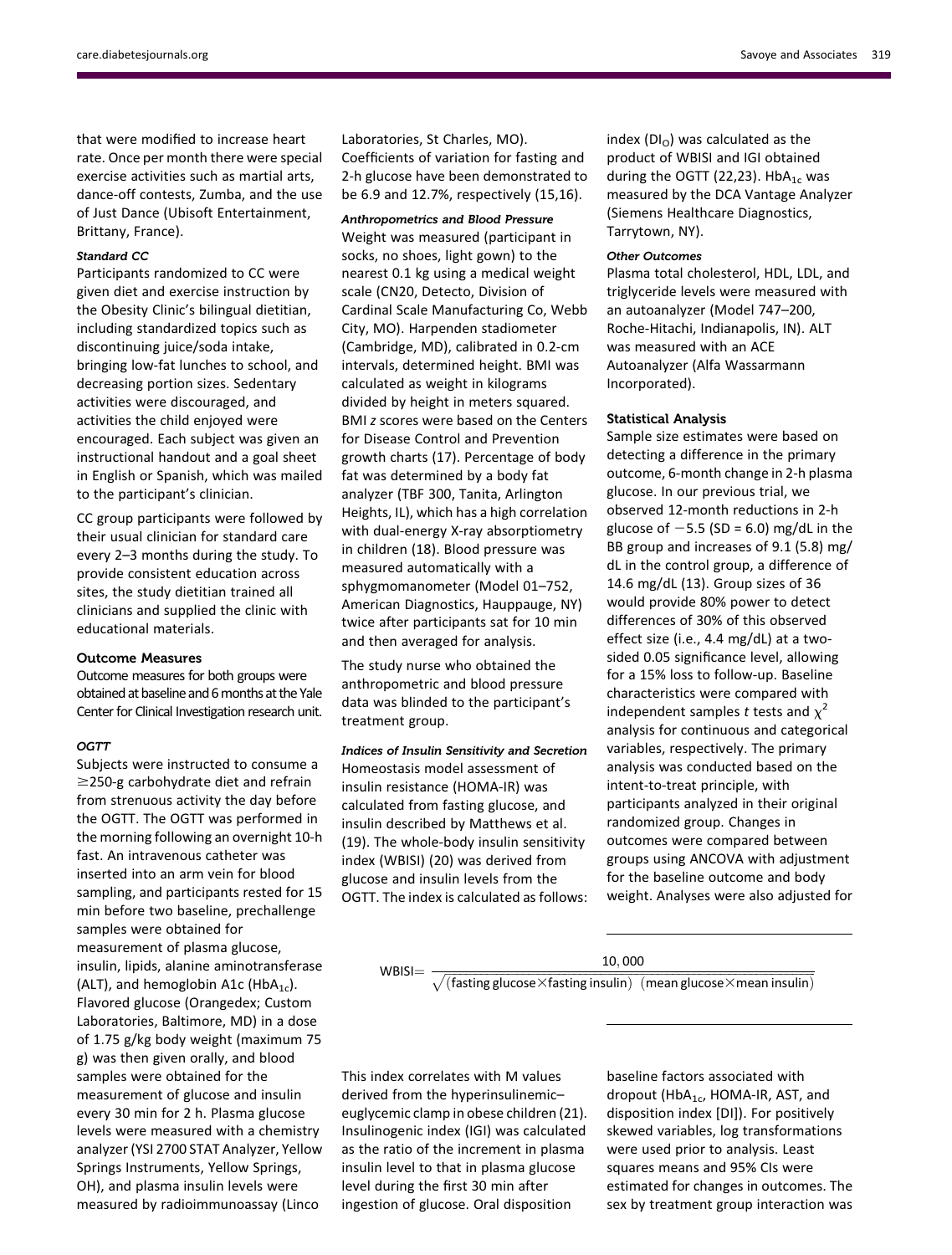also estimated to determine whether the magnitude of the treatment difference was modified by sex. Path analysis using MPLUS (24) was used to determine the amount of the treatment effect on selected outcomes that could be explained by changes in body weight.

Given that 6-month follow-up assessments were missing in 17 (23%; 7 BB, 10 CC) individuals, multiple imputation with data augmentation under the multivariate normal model by PROC MI (SAS Institute, Cary, NC) was performed. Details of this process are described by Allison (25). Briefly, imputation was conducted on continuous missing data with log transformations applied for normality where necessary. Baseline and 6-month outcomes, age, sex, race, treatment, and BMI z score were included in the imputation model. Five imputations using a sequential chain of iterations followed by 100 iterations between successive imputations were performed. Following imputation, each "filled-in" data set was analyzed separately using ANCOVA described above, and parameter estimates were averaged across the data sets. Variance estimates included both a withinimputation and an across-imputation component. The assumption of this multiple imputation process is that data are missing at random, i.e., missing observations may depend on values of observed data but are conditionally independent of unobserved values. An additional analysis was performed on only those completing the 6-month follow-up but had little effect on treatment estimates and is therefore not presented.

# **RESULTS**

## Participants

Of 577 children screened ([Supplementary Fig. 1\)](http://care.diabetesjournals.org/lookup/suppl/doi:10.2337/dc13-1571/-/DC1), 432 did not meet the primary inclusion criteria of a 2-h OGTT plasma glucose between 130 and 199 mg/dL. Of 145 who met this primary inclusion criteria, 53 were excluded, 44 were treated with a medication known to result in weight gain/loss or to change insulin sensitivity, 6 lived too far, and 3 were already involved in a weight-management program. Seventeen subjects declined

participation, and the remaining 75 were randomized. Eighty percent of children lived in homes with incomes less than \$30,000.

Two BB participants dropped out (never attended) and were lost to follow-up, and 5 did not finish the study, but postrandomization anthropometric data were available to carry forward: two had transportation issues, one had a broken ankle, one had psychiatric hospitalization, and one started prednisone. Two CC subjects were lost to follow-up, and 5 were withdrawn from the study because their clinicians started them on metformin.

Randomization produced similar distributions of baseline characteristics in both groups (Table 1). There were no significant differences in these variables in the participants who completed the 6 months of the study. However, dropout was associated with higher  $HbA_{1c}$  and HOMA-IR and lower DI (data not shown).

## Effects of the BB Intervention

Glucose and Insulin Outcomes

Significant reductions from baseline in 2-h glucose were observed in both BB  $(-27.2 \text{ mg/dL})$  and CC  $(-10.1 \text{ mg/dL})$ groups (Fig. 1 and Table 2). Improvements were significantly greater in BB compared with CC

# Table 1—Baseline characteristics of children randomized to intervention and control groups

| BB group<br>CC group<br><b>BB</b> group<br>CC group<br>$(n = 38)$<br>$(n = 37)$<br>$(n = 31)$<br>$(n = 27)$<br>Characteristics<br>Demographic<br>Race, n (%)<br>Non-Hispanic white<br>12 (31.6)<br>13(35.1)<br>11 (35.5)<br>8(29.6)<br>13 (41.9)<br>Hispanic white<br>15 (39.5)<br>12 (32.4)<br>10 (37.0)<br><b>Black</b><br>11 (29.0)<br>10(27.0)<br>7(22.6)<br>7(25.9)<br>2(5.4)<br>2(7.4)<br>Other<br>0<br>$\Omega$<br>Sex, n (%)<br>Male<br>12 (31.6)<br>14 (37.8)<br>10 (32.3)<br>9(33.3)<br>26 (68.4)<br>23(62.2)<br>21(67.7)<br>18 (66.7)<br>Female<br>12.7 (1.9)<br>13.2(1.8)<br>12.9(2.0)<br>12.9 (1.5)<br>Age (years)<br>Glucose and insulin metabolism<br>2-h glucose (mg/dL)<br>147.0 (14.5)<br>153.6 (18.2)<br>148.6 (14.8)<br>153.9 (16.1)<br>2-h insulin (µIU/mL)‡<br>269.2(1.3)<br>251.2 (1.9)<br>302.0 (1.9)<br>288.4 (1.7)<br>Fasting glucose (mg/dL)<br>92.9(7.0)<br>92.4(8.0)<br>93.0(7.3)<br>92.1(8.0)<br>Fasting insulin (µIU/mL)‡<br>40.7(1.6)<br>36.3(1.6)<br>39.0 (1.5)<br>38.0(1.6)<br>HOMA-IR‡<br>9.3(1.6)<br>8.7(1.7)<br>8.3(1.7)<br>8.9(1.5)<br><b>WBISI</b><br>1.2(0.8)<br>1.1(0.5)<br>1.2(0.8)<br>1.1(0.5)<br>$HbA_{1c}$ (%)<br>5.7(0.4)<br>5.6(0.4)<br>5.6(0.3)<br>5.6(0.3)<br> G <br>4.4(3.3)<br>4.3(2.4)<br>4.5(3.4)<br>4.5(2.6)<br>4.3(2.8)<br>4.2(2.6)<br>4.5(2.9)<br>4.6(2.8)<br>DI <sub>0</sub><br>Anthropometric<br>Weight (kg)<br>83.7 (19.0)<br>92.0 (24.0)<br>85.0 (19.7)<br>87.8 (24.3)<br>160.9 (10.3)<br>162.0 (10.5)<br>161.6 (10.8)<br>160.6 (10.3)<br>Height (cm)<br>32.1(5.2)<br>34.6(6.8)<br>32.2(5.6)<br>33.6 (7.0)<br><b>BMI</b><br>2.2(0.4)<br>2.2(0.4)<br>2.3(0.4)<br>2.2(0.4)<br><b>BMI</b> z score<br>43.1(7.4)<br>43.5(6.9)<br>41.9 (7.2)<br>% Body fat<br>43.1(6.3)<br>Fat mass (kg)<br>36.3(11.6)<br>40.9 (16.2)<br>37.2 (12.5)<br>37.7 (15.5)<br>Cardiovascular<br>Blood pressure, systolic (mmHg)<br>118.5 (10.3)<br>123.3 (11.7)<br>117.9 (11.2)<br>123.1 (11.8)<br>Blood pressure, diastolic (mmHg)<br>67.3(8.3)<br>67.8(7.4)<br>67.4(9.0)<br>68.4 (7.5)<br>Cholesterol, total (mg/dL)<br>151.1 (34.0)<br>159.2 (35.9)<br>148.6 (33.2)<br>158.1 (38.5)<br>HDL (mg/dL)<br>40.1(9.6)<br>39.8(8.1)<br>39.2(9.2)<br>39.6 (8.2)<br>LDL (mg/dL)<br>87.6 (27.4)<br>88.3 (27.1)<br>92.5 (31.0)<br>91.7 (32.8)<br>Triglycerides (mg/dL)‡<br>102.3(1.6)<br>120.2(1.8)<br>116.9(1.8)<br>100.0(1.5)<br>23.7 (15.4)<br>21.4(10.4)<br>21.5(11.0)<br>21.0(10.8)<br>ALT | All randomized participants |  | Completers |  |
|------------------------------------------------------------------------------------------------------------------------------------------------------------------------------------------------------------------------------------------------------------------------------------------------------------------------------------------------------------------------------------------------------------------------------------------------------------------------------------------------------------------------------------------------------------------------------------------------------------------------------------------------------------------------------------------------------------------------------------------------------------------------------------------------------------------------------------------------------------------------------------------------------------------------------------------------------------------------------------------------------------------------------------------------------------------------------------------------------------------------------------------------------------------------------------------------------------------------------------------------------------------------------------------------------------------------------------------------------------------------------------------------------------------------------------------------------------------------------------------------------------------------------------------------------------------------------------------------------------------------------------------------------------------------------------------------------------------------------------------------------------------------------------------------------------------------------------------------------------------------------------------------------------------------------------------------------------------------------------------------------------------------------------------------------------------------------------------------------------------------------------------------------------------------------------------------------------------------------------------------------------------------------------------------------------------------------------------------------------------------------------------------------------------------|-----------------------------|--|------------|--|
|                                                                                                                                                                                                                                                                                                                                                                                                                                                                                                                                                                                                                                                                                                                                                                                                                                                                                                                                                                                                                                                                                                                                                                                                                                                                                                                                                                                                                                                                                                                                                                                                                                                                                                                                                                                                                                                                                                                                                                                                                                                                                                                                                                                                                                                                                                                                                                                                                        |                             |  |            |  |
|                                                                                                                                                                                                                                                                                                                                                                                                                                                                                                                                                                                                                                                                                                                                                                                                                                                                                                                                                                                                                                                                                                                                                                                                                                                                                                                                                                                                                                                                                                                                                                                                                                                                                                                                                                                                                                                                                                                                                                                                                                                                                                                                                                                                                                                                                                                                                                                                                        |                             |  |            |  |
|                                                                                                                                                                                                                                                                                                                                                                                                                                                                                                                                                                                                                                                                                                                                                                                                                                                                                                                                                                                                                                                                                                                                                                                                                                                                                                                                                                                                                                                                                                                                                                                                                                                                                                                                                                                                                                                                                                                                                                                                                                                                                                                                                                                                                                                                                                                                                                                                                        |                             |  |            |  |
|                                                                                                                                                                                                                                                                                                                                                                                                                                                                                                                                                                                                                                                                                                                                                                                                                                                                                                                                                                                                                                                                                                                                                                                                                                                                                                                                                                                                                                                                                                                                                                                                                                                                                                                                                                                                                                                                                                                                                                                                                                                                                                                                                                                                                                                                                                                                                                                                                        |                             |  |            |  |
|                                                                                                                                                                                                                                                                                                                                                                                                                                                                                                                                                                                                                                                                                                                                                                                                                                                                                                                                                                                                                                                                                                                                                                                                                                                                                                                                                                                                                                                                                                                                                                                                                                                                                                                                                                                                                                                                                                                                                                                                                                                                                                                                                                                                                                                                                                                                                                                                                        |                             |  |            |  |
|                                                                                                                                                                                                                                                                                                                                                                                                                                                                                                                                                                                                                                                                                                                                                                                                                                                                                                                                                                                                                                                                                                                                                                                                                                                                                                                                                                                                                                                                                                                                                                                                                                                                                                                                                                                                                                                                                                                                                                                                                                                                                                                                                                                                                                                                                                                                                                                                                        |                             |  |            |  |
|                                                                                                                                                                                                                                                                                                                                                                                                                                                                                                                                                                                                                                                                                                                                                                                                                                                                                                                                                                                                                                                                                                                                                                                                                                                                                                                                                                                                                                                                                                                                                                                                                                                                                                                                                                                                                                                                                                                                                                                                                                                                                                                                                                                                                                                                                                                                                                                                                        |                             |  |            |  |
|                                                                                                                                                                                                                                                                                                                                                                                                                                                                                                                                                                                                                                                                                                                                                                                                                                                                                                                                                                                                                                                                                                                                                                                                                                                                                                                                                                                                                                                                                                                                                                                                                                                                                                                                                                                                                                                                                                                                                                                                                                                                                                                                                                                                                                                                                                                                                                                                                        |                             |  |            |  |
|                                                                                                                                                                                                                                                                                                                                                                                                                                                                                                                                                                                                                                                                                                                                                                                                                                                                                                                                                                                                                                                                                                                                                                                                                                                                                                                                                                                                                                                                                                                                                                                                                                                                                                                                                                                                                                                                                                                                                                                                                                                                                                                                                                                                                                                                                                                                                                                                                        |                             |  |            |  |
|                                                                                                                                                                                                                                                                                                                                                                                                                                                                                                                                                                                                                                                                                                                                                                                                                                                                                                                                                                                                                                                                                                                                                                                                                                                                                                                                                                                                                                                                                                                                                                                                                                                                                                                                                                                                                                                                                                                                                                                                                                                                                                                                                                                                                                                                                                                                                                                                                        |                             |  |            |  |
|                                                                                                                                                                                                                                                                                                                                                                                                                                                                                                                                                                                                                                                                                                                                                                                                                                                                                                                                                                                                                                                                                                                                                                                                                                                                                                                                                                                                                                                                                                                                                                                                                                                                                                                                                                                                                                                                                                                                                                                                                                                                                                                                                                                                                                                                                                                                                                                                                        |                             |  |            |  |
|                                                                                                                                                                                                                                                                                                                                                                                                                                                                                                                                                                                                                                                                                                                                                                                                                                                                                                                                                                                                                                                                                                                                                                                                                                                                                                                                                                                                                                                                                                                                                                                                                                                                                                                                                                                                                                                                                                                                                                                                                                                                                                                                                                                                                                                                                                                                                                                                                        |                             |  |            |  |
|                                                                                                                                                                                                                                                                                                                                                                                                                                                                                                                                                                                                                                                                                                                                                                                                                                                                                                                                                                                                                                                                                                                                                                                                                                                                                                                                                                                                                                                                                                                                                                                                                                                                                                                                                                                                                                                                                                                                                                                                                                                                                                                                                                                                                                                                                                                                                                                                                        |                             |  |            |  |
|                                                                                                                                                                                                                                                                                                                                                                                                                                                                                                                                                                                                                                                                                                                                                                                                                                                                                                                                                                                                                                                                                                                                                                                                                                                                                                                                                                                                                                                                                                                                                                                                                                                                                                                                                                                                                                                                                                                                                                                                                                                                                                                                                                                                                                                                                                                                                                                                                        |                             |  |            |  |
|                                                                                                                                                                                                                                                                                                                                                                                                                                                                                                                                                                                                                                                                                                                                                                                                                                                                                                                                                                                                                                                                                                                                                                                                                                                                                                                                                                                                                                                                                                                                                                                                                                                                                                                                                                                                                                                                                                                                                                                                                                                                                                                                                                                                                                                                                                                                                                                                                        |                             |  |            |  |
|                                                                                                                                                                                                                                                                                                                                                                                                                                                                                                                                                                                                                                                                                                                                                                                                                                                                                                                                                                                                                                                                                                                                                                                                                                                                                                                                                                                                                                                                                                                                                                                                                                                                                                                                                                                                                                                                                                                                                                                                                                                                                                                                                                                                                                                                                                                                                                                                                        |                             |  |            |  |
|                                                                                                                                                                                                                                                                                                                                                                                                                                                                                                                                                                                                                                                                                                                                                                                                                                                                                                                                                                                                                                                                                                                                                                                                                                                                                                                                                                                                                                                                                                                                                                                                                                                                                                                                                                                                                                                                                                                                                                                                                                                                                                                                                                                                                                                                                                                                                                                                                        |                             |  |            |  |
|                                                                                                                                                                                                                                                                                                                                                                                                                                                                                                                                                                                                                                                                                                                                                                                                                                                                                                                                                                                                                                                                                                                                                                                                                                                                                                                                                                                                                                                                                                                                                                                                                                                                                                                                                                                                                                                                                                                                                                                                                                                                                                                                                                                                                                                                                                                                                                                                                        |                             |  |            |  |
|                                                                                                                                                                                                                                                                                                                                                                                                                                                                                                                                                                                                                                                                                                                                                                                                                                                                                                                                                                                                                                                                                                                                                                                                                                                                                                                                                                                                                                                                                                                                                                                                                                                                                                                                                                                                                                                                                                                                                                                                                                                                                                                                                                                                                                                                                                                                                                                                                        |                             |  |            |  |
|                                                                                                                                                                                                                                                                                                                                                                                                                                                                                                                                                                                                                                                                                                                                                                                                                                                                                                                                                                                                                                                                                                                                                                                                                                                                                                                                                                                                                                                                                                                                                                                                                                                                                                                                                                                                                                                                                                                                                                                                                                                                                                                                                                                                                                                                                                                                                                                                                        |                             |  |            |  |
|                                                                                                                                                                                                                                                                                                                                                                                                                                                                                                                                                                                                                                                                                                                                                                                                                                                                                                                                                                                                                                                                                                                                                                                                                                                                                                                                                                                                                                                                                                                                                                                                                                                                                                                                                                                                                                                                                                                                                                                                                                                                                                                                                                                                                                                                                                                                                                                                                        |                             |  |            |  |
|                                                                                                                                                                                                                                                                                                                                                                                                                                                                                                                                                                                                                                                                                                                                                                                                                                                                                                                                                                                                                                                                                                                                                                                                                                                                                                                                                                                                                                                                                                                                                                                                                                                                                                                                                                                                                                                                                                                                                                                                                                                                                                                                                                                                                                                                                                                                                                                                                        |                             |  |            |  |
|                                                                                                                                                                                                                                                                                                                                                                                                                                                                                                                                                                                                                                                                                                                                                                                                                                                                                                                                                                                                                                                                                                                                                                                                                                                                                                                                                                                                                                                                                                                                                                                                                                                                                                                                                                                                                                                                                                                                                                                                                                                                                                                                                                                                                                                                                                                                                                                                                        |                             |  |            |  |
|                                                                                                                                                                                                                                                                                                                                                                                                                                                                                                                                                                                                                                                                                                                                                                                                                                                                                                                                                                                                                                                                                                                                                                                                                                                                                                                                                                                                                                                                                                                                                                                                                                                                                                                                                                                                                                                                                                                                                                                                                                                                                                                                                                                                                                                                                                                                                                                                                        |                             |  |            |  |
|                                                                                                                                                                                                                                                                                                                                                                                                                                                                                                                                                                                                                                                                                                                                                                                                                                                                                                                                                                                                                                                                                                                                                                                                                                                                                                                                                                                                                                                                                                                                                                                                                                                                                                                                                                                                                                                                                                                                                                                                                                                                                                                                                                                                                                                                                                                                                                                                                        |                             |  |            |  |
|                                                                                                                                                                                                                                                                                                                                                                                                                                                                                                                                                                                                                                                                                                                                                                                                                                                                                                                                                                                                                                                                                                                                                                                                                                                                                                                                                                                                                                                                                                                                                                                                                                                                                                                                                                                                                                                                                                                                                                                                                                                                                                                                                                                                                                                                                                                                                                                                                        |                             |  |            |  |
|                                                                                                                                                                                                                                                                                                                                                                                                                                                                                                                                                                                                                                                                                                                                                                                                                                                                                                                                                                                                                                                                                                                                                                                                                                                                                                                                                                                                                                                                                                                                                                                                                                                                                                                                                                                                                                                                                                                                                                                                                                                                                                                                                                                                                                                                                                                                                                                                                        |                             |  |            |  |
|                                                                                                                                                                                                                                                                                                                                                                                                                                                                                                                                                                                                                                                                                                                                                                                                                                                                                                                                                                                                                                                                                                                                                                                                                                                                                                                                                                                                                                                                                                                                                                                                                                                                                                                                                                                                                                                                                                                                                                                                                                                                                                                                                                                                                                                                                                                                                                                                                        |                             |  |            |  |
|                                                                                                                                                                                                                                                                                                                                                                                                                                                                                                                                                                                                                                                                                                                                                                                                                                                                                                                                                                                                                                                                                                                                                                                                                                                                                                                                                                                                                                                                                                                                                                                                                                                                                                                                                                                                                                                                                                                                                                                                                                                                                                                                                                                                                                                                                                                                                                                                                        |                             |  |            |  |
|                                                                                                                                                                                                                                                                                                                                                                                                                                                                                                                                                                                                                                                                                                                                                                                                                                                                                                                                                                                                                                                                                                                                                                                                                                                                                                                                                                                                                                                                                                                                                                                                                                                                                                                                                                                                                                                                                                                                                                                                                                                                                                                                                                                                                                                                                                                                                                                                                        |                             |  |            |  |
|                                                                                                                                                                                                                                                                                                                                                                                                                                                                                                                                                                                                                                                                                                                                                                                                                                                                                                                                                                                                                                                                                                                                                                                                                                                                                                                                                                                                                                                                                                                                                                                                                                                                                                                                                                                                                                                                                                                                                                                                                                                                                                                                                                                                                                                                                                                                                                                                                        |                             |  |            |  |
|                                                                                                                                                                                                                                                                                                                                                                                                                                                                                                                                                                                                                                                                                                                                                                                                                                                                                                                                                                                                                                                                                                                                                                                                                                                                                                                                                                                                                                                                                                                                                                                                                                                                                                                                                                                                                                                                                                                                                                                                                                                                                                                                                                                                                                                                                                                                                                                                                        |                             |  |            |  |
|                                                                                                                                                                                                                                                                                                                                                                                                                                                                                                                                                                                                                                                                                                                                                                                                                                                                                                                                                                                                                                                                                                                                                                                                                                                                                                                                                                                                                                                                                                                                                                                                                                                                                                                                                                                                                                                                                                                                                                                                                                                                                                                                                                                                                                                                                                                                                                                                                        |                             |  |            |  |
|                                                                                                                                                                                                                                                                                                                                                                                                                                                                                                                                                                                                                                                                                                                                                                                                                                                                                                                                                                                                                                                                                                                                                                                                                                                                                                                                                                                                                                                                                                                                                                                                                                                                                                                                                                                                                                                                                                                                                                                                                                                                                                                                                                                                                                                                                                                                                                                                                        |                             |  |            |  |
|                                                                                                                                                                                                                                                                                                                                                                                                                                                                                                                                                                                                                                                                                                                                                                                                                                                                                                                                                                                                                                                                                                                                                                                                                                                                                                                                                                                                                                                                                                                                                                                                                                                                                                                                                                                                                                                                                                                                                                                                                                                                                                                                                                                                                                                                                                                                                                                                                        |                             |  |            |  |
|                                                                                                                                                                                                                                                                                                                                                                                                                                                                                                                                                                                                                                                                                                                                                                                                                                                                                                                                                                                                                                                                                                                                                                                                                                                                                                                                                                                                                                                                                                                                                                                                                                                                                                                                                                                                                                                                                                                                                                                                                                                                                                                                                                                                                                                                                                                                                                                                                        |                             |  |            |  |
|                                                                                                                                                                                                                                                                                                                                                                                                                                                                                                                                                                                                                                                                                                                                                                                                                                                                                                                                                                                                                                                                                                                                                                                                                                                                                                                                                                                                                                                                                                                                                                                                                                                                                                                                                                                                                                                                                                                                                                                                                                                                                                                                                                                                                                                                                                                                                                                                                        |                             |  |            |  |

Mean (SD) are presented for baseline characteristics. ‡Data are presented as geometric means and geometric SDs.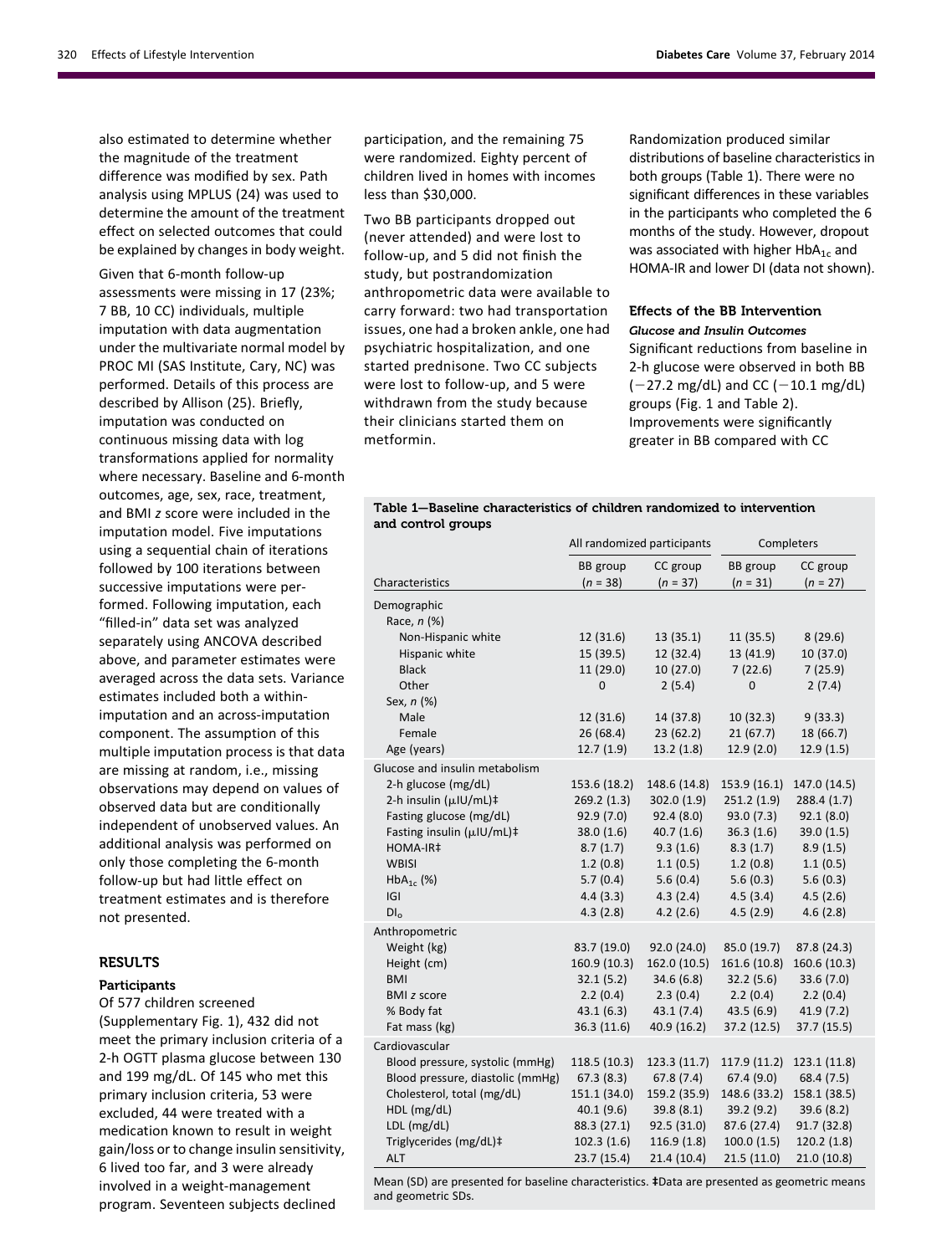

Figure 1—OGTT data at baseline and follow-up between the BB and CC groups. P value is from comparing area under curve (AUC 120) using t test.

(difference =  $-17$  mg/dL; 95% CI  $-29$  to  $-5$ ;  $P = 0.005$ ). As shown in Fig. 1 and Table 2, significantly greater

improvements were observed in the BB group for changes in fasting plasma insulin ( $P = 0.026$ ), 2-h plasma insulin

 $(P < 0.001)$ , HOMA-IR (P = 0.03), and WBISI ( $P = 0.02$ ). HbA<sub>1c</sub>, IGI, and DI showed nonsignificant changes

| Table 2–Comparison of 6-month changes in outcomes between BB and CC groups, adjusting for baseline outcome, |  |  |
|-------------------------------------------------------------------------------------------------------------|--|--|
| weight, $HbA_{1c}$ , HOMA-IR, and DI                                                                        |  |  |

| Outcomes                                 | BB group                       | CC group                   | Treatment effect (BB-CC)       | $P$ value |
|------------------------------------------|--------------------------------|----------------------------|--------------------------------|-----------|
| Glucose and insulin metabolism           |                                |                            |                                |           |
| 2-h glucose (mg/dL)                      | $-27.2$ ( $-35.2$ to $-19.1$ ) | $-10.1$ (-18.4 to -1.8)    | $-17.1$ (-29.0 to -5.1)        | 0.005     |
| 2-h insulin (µIU/mL)‡                    | $-108.6$ (-137.9 to -73.4)     | $-15.7$ (-66.2 to 46.6)    | $-92.9$ (-131.2 to -43.9)      | < 0.001   |
| Fasting glucose (mg/dL)                  | $-0.5$ ( $-3.1$ to 2.0)        | 2.5 ( $-0.7$ to 5.7)       | $-3.0$ ( $-7.3$ to 1.2)        | 0.16      |
| Fasting insulin $(\mu$ IU/mL) $\ddagger$ | $-4.9$ ( $-10.0$ to 1.1)       | 5.2 ( $-1.3$ to 12.9)      | $-10.1$ (-17.1 to -1.4)        | 0.03      |
| HOMA-IR‡                                 | $-1.2$ (-2.4 to 0.3)           | 1.4 ( $-0.3$ to 3.4)       | $-2.6$ (-4.3 to -0.4)          | 0.03      |
| <b>WBISI</b>                             | $0.41(0.17 - 0.64)$            | $-0.01$ ( $-0.24$ to 0.22) | $0.42(0.08 - 0.76)$            | 0.02      |
| $HbA_{1c}$                               | $-0.16$ (-0.27 to -0.05)       | $-0.05$ ( $-0.17$ to 0.07) | $-0.11$ (-0.27 to 0.05)        | 0.19      |
| G                                        | $2.1$ (-0.3 to 4.5)            | $-0.1$ (-2.6 to 2.4)       | 2.2 ( $-1.2$ to 5.6)           | 0.20      |
| DI <sub>o</sub>                          | $4.7(0.5 - 8.8)$               | $0.4$ (-3.2 to 4.1)        | 4.2 ( $-0.8$ to 9.3)           | 0.10      |
| Anthropometric                           |                                |                            |                                |           |
| Weight (kg)                              | $0.6$ (-0.9 to 2.1)            | $3.7(2.1 - 5.2)$           | $-3.1$ (-5.3 to -0.9)          | 0.006     |
| Height (cm)                              | $1.9(1.2 - 2.5)$               | $1.7(1.0-2.3)$             | $0.1$ (-0.7 to 1.0)            | 0.73      |
| BMI ( $\text{kg/m}^2$ )                  | $-0.37$ (-0.86 to -0.11)       | $0.67(0.13 - 1.21)$        | $-1.05$ (-1.78 to -0.32)       | 0.005     |
| <b>BMI</b> z score                       | $-0.05$ ( $-0.09$ to $-0.01$ ) | $0.04(0.00 - 0.08)$        | $-0.09$ ( $-0.14$ to $-0.04$ ) | < 0.001   |
| Body fat (%)                             | $-3.3$ ( $-4.8$ to $-1.8$ )    | $0.4$ (-1.5 to 2.4)        | $-3.8$ (-6.3 to -1.3)          | 0.003     |
| Fat mass (kg)                            | $-2.7$ (-4.5 to -0.9)          | 2.3 ( $-0.2$ to 4.8)       | $-5.0$ (-8.2 to $-1.8$ )       | 0.002     |
| Cardiovascular                           |                                |                            |                                |           |
| Blood pressure, systolic (mmHg)          | $-6.2$ (-9.1 to -3.2)          | $-0.7$ ( $-3.4$ to 2.1)    | $-5.5$ ( $-9.3$ to $-1.7$ )    | 0.005     |
| Blood pressure, diastolic (mmHg)         | $-0.9$ ( $-8.4$ to 6.6)        | $8.3$ (-0.1 to 16.8)       | $-9.2$ (-19.9 to 1.5)          | 0.09      |
| Cholesterol, total (mg/dL)               | $-10.8$ ( $-21.9$ to 0.5)      | $-2.1$ ( $-11.4$ to 7.3)   | $-8.7$ ( $-23.1$ to 5.7)       | 0.24      |
| HDL (mg/dL)                              | $-2.8$ ( $-5.8$ to 0.3)        | $-3.9$ (-6.9 to -0.9)      | $1.1 (-3.1 to 5.3)$            | 0.60      |
| LDL (mg/dL)                              | $-1.3$ (-9.5 to 6.9)           | $3.5$ (-3.8 to 10.8)       | $-4.8$ ( $-15.2$ to 5.6)       | 0.37      |
| Triglycerides (mg/dL)‡                   | $-28.4$ ( $-38.9$ to $-16.4$ ) | $-4.6$ ( $-17.3$ to 9.9)   | $-23.9$ ( $-37.2$ to $-7.9$ )  | 0.005     |
| <b>ALT</b>                               | $-3.9$ (-6.8 to -0.9)          | $-6.7$ (-9.1 to -4.2)      | 2.8 ( $-0.9$ to 6.6)           | 0.14      |

Data are mean (95% CI) unless otherwise stated. ‡Data are presented as geometric mean.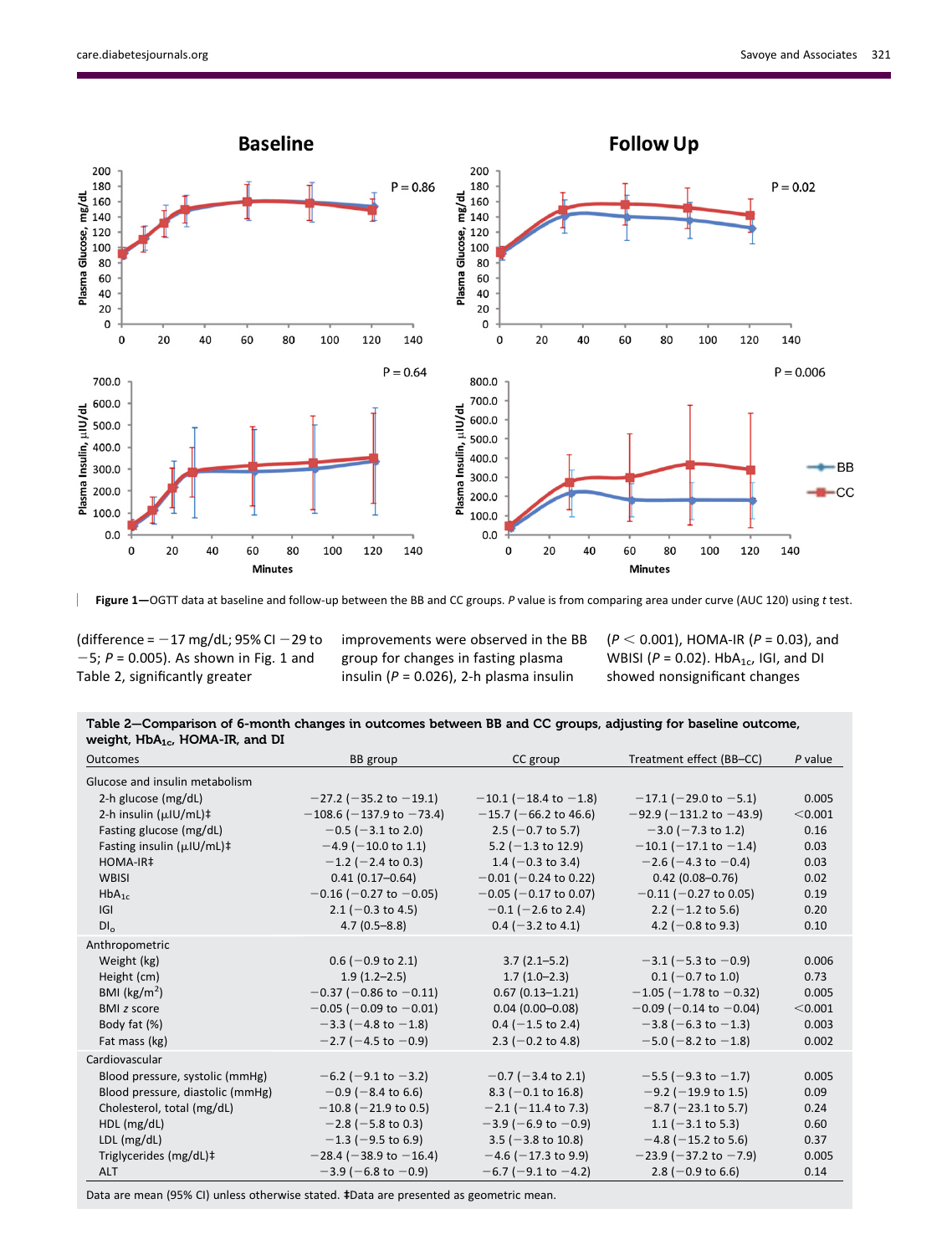between groups. Mediation analysis revealed that 12.6, 11, 38, and 27% of the treatment-related changes in 2-h glucose, 2-h insulin, WBISI, and triglycerides, respectively, were explained by changes in body weight.

No participants developed diabetes during the study. However, 19 of the 31 (61%) of BB subjects with 2-h blood glucose  $\geq$ 130 mg/dL converted to  $<$ 130 at 6 months, while only 6 of 21 (22%) converted in the CC group ( $P = 0.003$ ). Moreover, 42% of BB subjects versus only 7% of the CC group had 2-h glucose levels <120 mg/dL at the end of the study ( $P = 0.003$ ).

## Anthropometric Outcomes

Changes in anthropometric outcomes are shown in Table 2. Significantly greater improvements were observed in BB compared with CC with respect to changes in weight (difference =  $-3.1$ kg;  $P = 0.006$ ), BMI  $(-1.1 \text{ kg/m}^2; P =$ 0.005), BMI z score  $(-0.10; P =$  $<$ 0.001), percentage body fat (-3.8%;  $P = 0.003$ ), and fat mass (-5.0 kg; P = 0.002).

## Other Outcomes

Significantly greater improvements for BB were also observed in systolic blood pressure (difference =  $-5.5$  mmHg;  $P =$ 0.005) and fasting triglycerides  $(-24)$ mg/dL;  $P = 0.005$ ), but there were no significant differences in diastolic blood pressure, cholesterol measures (total, HDL, and LDL), and ALT levels (Table 2).

Of note, no modifications of treatment effects by sex were detected (i.e., interactions of sex with treatment group for all outcomes were not significant;  $P > 0.05$ ; [Supplementary Table 1\)](http://care.diabetesjournals.org/lookup/suppl/doi:10.2337/dc13-1571/-/DC1).

# **CONCLUSIONS**

The BB Program significantly decreased 2-h glucose in children at high risk for diabetes after 6 months in comparison with standard of care. We included subjects with 2-h glucose levels between 130 and 139 mg/dL as highrisk because of the compelling evidence that children who fall in this range (and as low as 120–129 mg/dL) have similar defects in both insulin action and  $\beta$ -cell function as youngsters with 2-h glucose levels between 140 and 199 mg/dL  $(6-8)$ .

As previously observed in obese adolescents with normal glucose tolerance (11,12), the BB program lowered BMI z scores by helping subjects maintain their body weight close to baseline values as compared with continued weight gain in the CC group. The effect of BB on body composition was even more impressive, as the BB group reduced total body fat by  $>$ 2  $vs. > 2$  kg gain in body fat in CC group. We acknowledge the lack of differentiation in central and visceral adiposity as a limitation to this study. Moreover, while we were unable to detect differences in the treatment effect between sexes, the potential for modification of the treatment effect by sex remains, as this study was not powered to determine subgroup differences. None the less, the favorable changes in indices of adiposity observed in this multiethnic group of inner-city adolescents are consistent with those described by the HEALTHY study, the largest school-based multicomponent intervention project ever reported in children at risk for obesity and T2D (26).

Changes in body composition, as well as enhanced physical fitness demonstrated previously (27), undoubtedly contributed to the marked improvements in insulin sensitivity in the BB versus CC group. Moreover, although  $\beta$ -cell function may have also contributed to metabolic improvement, insulin sensitivity is likely to have played a role in the lowering of 2-h glucose concentrations in the BB subjects. The improvement in glucose tolerance in BB versus CC group was both statistically significant and clinically important. Clinical relevance is reflected in the fact that 42% of children in the BB group were able to lower 2 h blood glucose levels to  $<$ 120 mg/dL compared with only 7% in the CC group. These findings confirmed and extended the findings of our previous study that suggested that the BB intervention could improve or even normalize glucose tolerance in obese youth with prediabetes (13). The BB program also had a favorable effect on other cardiometabolic risk factors.

The recent results of the TODAY and other studies have served to illustrate the challenges in managing T2D during adolescence (28,29). The success of our intensive lifestyle intervention program aimed at improving and even normalizing glucose metabolism in obese youth with prediabetes suggests that this approach may be a more effective treatment strategy than being content on waiting until these youngsters develop T2D. Further studies are needed to determine whether lifestyle interventions can be translated into sustainable improvements in clinical practice that reduce the risk of developing T2D in overweight youth.

While the relatively short 6-month duration of the study could be interpreted as a limitation, it could equally be viewed as a strength since the improvements in glucose metabolism were seen relatively quickly. Moreover, our previous study demonstrated that the treatment effect of BMI and body composition that were observed with the BB program in comparison with standard of care were sustained for up to 2 years (12), making the family commitment to an intensive lifestyle program worthwhile.

In fact, one limitation faced in widespread dissemination of lifestyle interventions is the major commitment required from families, communities, and care providers. Thus another successful factor in this study is the support that it received from the local community, as practices initiated enhancement programs aimed at identifying prediabetes by more active OGTT screening. Although the OGTT is more labor-intensive and commitmentintensive for families, the use of the  $HbA_{1c}$  as a more practical alternative (30) lacks sensitivity in the pediatric population, particularly in a short-term study such as this (31). Therefore, we chose to use the gold standard method of the OGTT to measure changes in glucose metabolism.

It is worth noting that our curriculum has served as a basis for pediatric obesity programs throughout the U.S. and other countries such as Chile, Scotland, and Finland. A standardized curriculum saves training time and salary cost and cultivates smoother dissemination. Although a cost–benefit analysis is beyond the scope of this article, we have completed such an analysis after an initial 1-year efficacy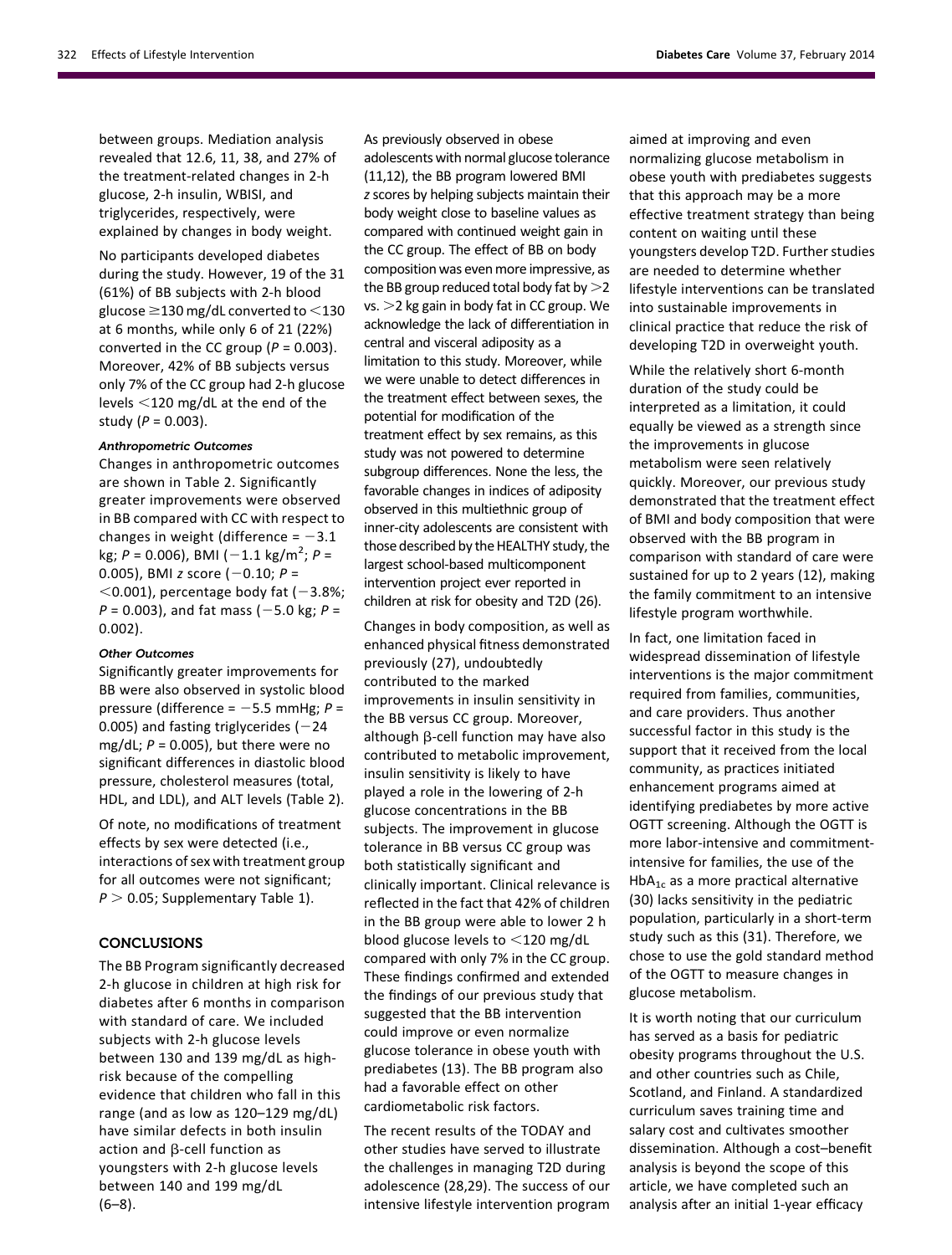trial and demonstrated that the program is cost-effective in spite of its intensity (32).

In summary, obese youth with altered glucose tolerance should be followed closely because of vulnerable  $\beta$ -cell function, which can easily deteriorate with continued weight gain. Early use of lifestyle interventions to limit future weight gain and improve glucose tolerance is a nonpharmacological treatment approach that is free from serious side effects. Moreover, behavior modification strategies can have longlasting positive effects (12).

Funding. This study was funded by the National Institutes of Health (NIH)/American Recovery and Reinvestment Act grant number 3UL1 RR024139-04S2 (M.Sa.); Clinical and Translational Science Award grant number UL1RR024139 (W.V.T.) from the National Center for Research Resources and the National Center for Advancing Translational Sciences, components of the NIH and NIH roadmap for Medical Research; NIH grant number R01 HD040787 (S.C.); Diabetes Research Center grant number 5 P30 DK-45735 (W.V.T.); and an unrestricted gift from the Esther Gross Estate (M.Sa.).

Duality of Interest. No potential conflicts of interest relevant to this article were reported.

Author Contributions. M.Sa. designed and supervised the study and wrote the manuscript. S.C. helped design the study and contributed to the manuscript. J.D. helped design the study, contributed to the manuscript, and analyzed the data. A.C., G.G., and C.S. helped design the study and recruited subjects. F.L. analyzed the data and created tables and figures. M.Sh. obtained and managed data and edited the manuscript. P.N. and F.D. helped design the study and edited the manuscript. R.K. managed data and created figures. G.K. edited the manuscript. W.V.T. helped design and supervise the study and edited the manuscript. M.Sa. is the guarantor of this work and, as such, had full access to all the data in the study and takes responsibility for the integrity of the data and the accuracy of the data analysis.

#### References

- 1. Dabelea D, Bell RA, D'Agostino RB Jr, et al.; Writing Group for the SEARCH for Diabetes in Youth Study Group. Incidence of diabetes in youth in the United States. JAMA 2007; 297:2716–2724
- 2. Weiss R. Impaired glucose tolerance and risk factors for progression to type 2 diabetes in youth. Pediatr Diabetes 2007;8 (Suppl. 9):70–75
- 3. Sinha R, Fisch G, Teague B, et al. Prevalence of impaired glucose tolerance among children and adolescents with marked obesity. N Engl J Med 2002;346: 802–810
- 4. Cruz ML, Weigensberg MJ, Huang TT, Ball G, Shaibi GQ, Goran MI. The metabolic syndrome in overweight Hispanic youth and the role of insulin sensitivity. J Clin Endocrinol Metab 2004;89:108–113
- 5. Kleber M, de Sousa G, Papcke S, Reinehr T. Risk factors for impaired glucose tolerance in obese children and adolescents. World J Diabetes 2010;1:129–134
- 6. Weiss R, Taksali SE, Tamborlane WV, Burgert TS, Savoye M, Caprio S. Predictors of changes in glucose tolerance status in obese youth. Diabetes Care 2005;28:902– 909
- 7. Burns SF, Bacha F, Lee SJ, Tfayli H, Gungor N, Arslanian SA. Declining  $\beta$ -cell function relative to insulin sensitivity with escalating OGTT 2-h glucose concentrations in the nondiabetic through the diabetic range in overweight youth. Diabetes Care 2011;34: 2033–2040
- 8. Yeckel CW, Taksali SE, Dziura J, et al. The normal glucose tolerance continuum in obese youth: evidence for impairment in beta-cell function independent of insulin resistance. J Clin Endocrinol Metab 2005; 90:747–754
- 9. Giannini C, Weiss R, Cali A, et al. Evidence for early defects in insulin sensitivity and secretion before the onset of glucose dysregulation in obese youths: a longitudinal study. Diabetes 2012;61: 606–614
- 10. Knowler WC, Barrett-Connor E, Fowler SE, et al.; Diabetes Prevention Program Research Group. Reduction in the incidence of type 2 diabetes with lifestyle intervention or metformin. N Engl J Med 2002;346:393–403
- 11. Savoye M, Shaw M, Dziura J, et al. Effects of a weight management program on body composition and metabolic parameters in overweight children: a randomized controlled trial. JAMA 2007;297:2697– 2704
- 12. Savoye M, Nowicka P, Shaw M, et al. Longterm results of an obesity program in an ethnically diverse pediatric population. Pediatrics 2011;127:402–410
- 13. Shaw M, Savoye M, Cali A, Dziura J, Tamborlane WV, Caprio S. Effect of a successful intensive lifestyle program on insulin sensitivity and glucose tolerance in obese youth. Diabetes Care 2009;32: 45–47
- 14. Savoye M, Berry D, Dziura J, et al. Anthropometric and psychosocial changes in obese adolescents enrolled in a Weight Management Program. J Am Diet Assoc 2005;105:364–370
- 15. Ollerton RL, Playle R, Ahmed K, Dunstan FD, Luzio SD, Owens DR. Day-to-day variability of fasting plasma glucose in newly diagnosed type 2 diabetic subjects. Diabetes Care 1999;22:394– 398
- 16. Wolever TMS, Chiasson JL, Csima A, et al. Variation of postprandial plasma glucose, palatability, and symptoms associated with a standardized mixed test meal versus 75 g oral glucose. Diabetes Care 1998;21: 336–340
- 17. Kuczmarski RJ, Ogden CL, Grummer-Strawn LM, et al. CDC growth charts: United States. Adv Data 2000;314:1–27
- 18. Nunez C, Rubiano F, Horlick M, Thorton J, Heymsfield SB. Application of Leg-to-Leg Bioimpedance System in Children. Atlanta, International Life Sciences Institute Center for Health Promotion, 1999
- 19. Matthews DR, Hosker JP, Rudenski AS, Naylor BA, Treacher DF, Turner RC. Homeostasis model assessment: insulin resistance and beta-cell function from fasting plasma glucose and insulin concentrations in man. Diabetologia 1985; 28:412–419
- 20. Matsuda M, DeFronzo RA. Insulin sensitivity indices obtained from oral glucose tolerance testing: comparison with the euglycemic insulin clamp. Diabetes Care 1999;22:1462–1470
- 21. Yeckel CW, Weiss R, Dziura J, et al. Validation of insulin sensitivity indices from oral glucose tolerance test parameters in obese children and adolescents. J Clin Endocrinol Metab 2004; 89:1096–1101
- 22. Utzschneider KM, Prigeon RL, Faulenbach MV, et al. Oral disposition index predicts the development of future diabetes above and beyond fasting and 2-h glucoselevels. Diabetes Care 2009;32: 335–341
- 23. Rhee SY, Woo JT, Chon S, et al. Characteristics of insulin resistance and insulin secretory capacity in Korean subjects with IFG and IGT. Diabetes Res Clin Pract 2010;89:250–255
- 24. Muthen LK, Muthen BO. Mplus User's Guide. 6th ed. Los Angeles, Muthen and Muthen, 2010
- 25. Allison P. Missing Data. Thousand Oaks, Sage Publications, 2001
- 26. Mobley CC, Stadler DD, Staten MA, et al.; HEALTHY Study Group. Effect of nutrition changes on foods selected by students in a middle school-based diabetes prevention intervention program: the HEALTHY experience. J Sch Health 2012;82: 82–90
- 27. DeStefano RA, Caprio S, Fahey JT, Tamborlane WV, Goldberg B. Changes in body composition after a 12-wk aerobic exercise program in obese boys. Pediatr Diabetes 2000;1:61–65
- 28. Zeitler P, Hirst K, Pyle L, et al.; TODAY Study Group. A clinical trial to maintain glycemic control in youth with type 2 diabetes. N Engl J Med 2012;366:2247– 2256